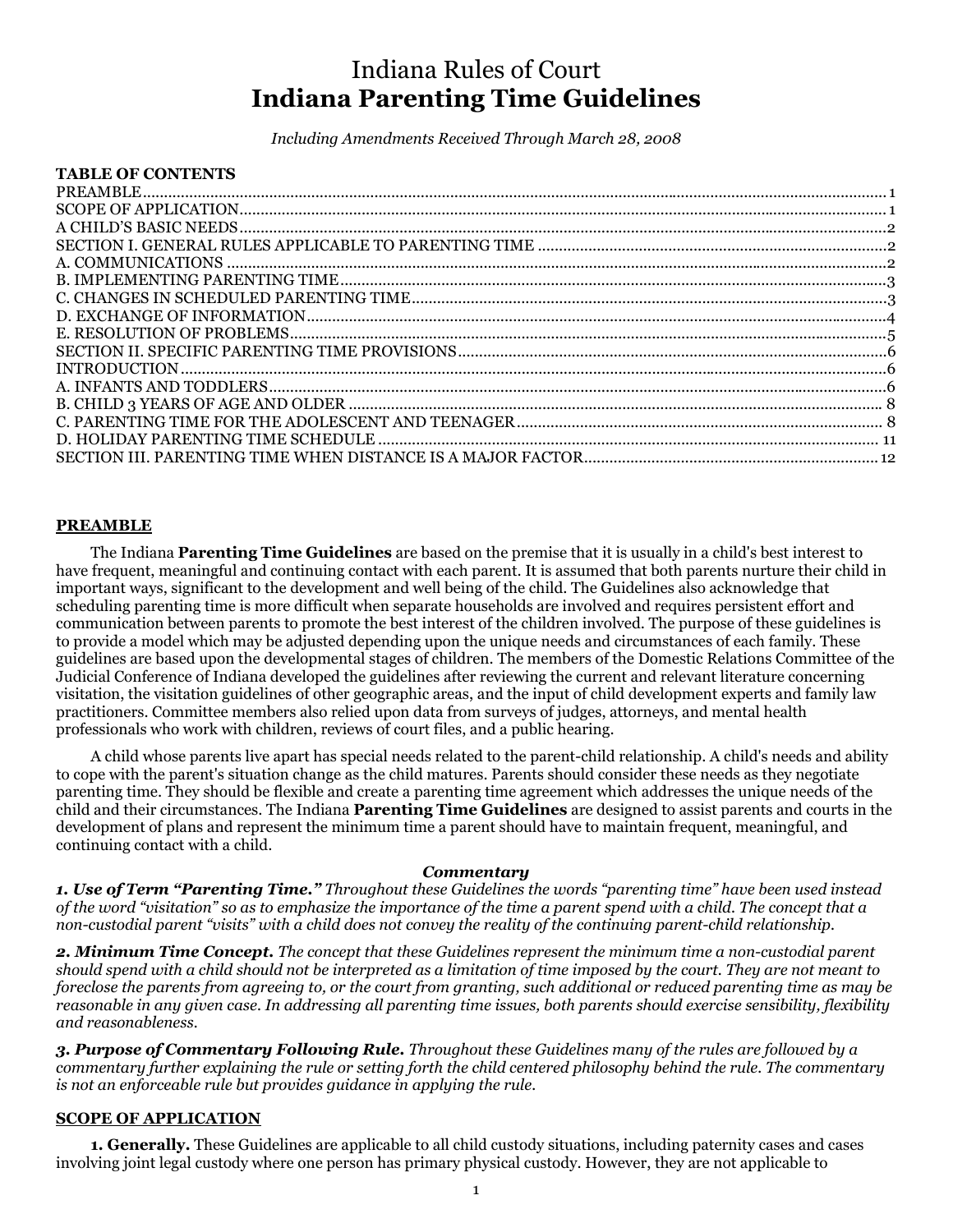<span id="page-1-0"></span>situations involving family violence, substance abuse, risk of flight with a child, or any other circumstances the court reasonably believes endanger the child's physical health or safety, or significantly impair the child's emotional development.

#### *Commentary*

*Variance from the Indiana Parenting Time Guidelines does not alone constitute good cause for amendment of an existing visitation order; however, a court or parties to a proceeding may refer to these guidelines in making changes to a parenting time order after the effective date of the guidelines.*

 **2. Presumption.** There is a presumption that the Indiana Parenting Time Guidelines are applicable in all cases covered by these guidelines. Any deviation from these Guidelines by either the parties or the court must be accompanied by a written explanation indicating why the deviation is necessary or appropriate in the case.

#### *Commentary*

*The written explanation need not be as formal as Findings of Fact and Conclusions of Law; however, it must state the reason(s) for the deviation.*

## **A CHILD'S BASIC NEEDS**

 To insure more responsible parenting and to promote the healthy adjustment and growth of a child each parent should recognize and address a child's basic needs:

- **1.** To know that the parents' decision to live apart is not the child's fault.
- **2.** To develop and maintain an independent relationship with each parent and to have the continuing care and guidance from each parent.
- **3.** To be free from having to side with either parent and to be free from conflict between the parents.
- **4.** To have a relaxed, secure relationship with each parent without being placed in a position to manipulate one parent against the other.
- **5.** To enjoy regular and consistent time with each parent.
- **6.** To be financially supported by each parent, regardless of how much time each parent spends with the child.
- **7.** To be physically safe and adequately supervised when in the care of each parent and to have a stable, consistent and responsible child care arrangement when not supervised by a parent.
- **8.** To develop and maintain meaningful relationships with other significant adults (grandparents, stepparents and other relatives) as long as these relationships do not interfere with or replace the child's primary relationship with the parents.

# **SECTION I. GENERAL RULES APPLICABLE TO PARENTING TIME**

#### A. COMMUNICATIONS

 **1. Between Parents.** Parents shall at all times keep each other advised of their home and work addresses and telephone numbers. Notice of any change in this information shall be given to the other parent in writing. All communications concerning a child shall be conducted between the parents. Any communication shall occur at reasonable times and places unless circumstances require otherwise. A child shall not be used to exchange documents or financial information between parents.

 **2. With A Child Generally.** A child and a parent shall be entitled to private communications without interference from the other parent. A child shall never be used by one parent to spy or report on the other. Each parent shall encourage the child to respect and love the other parent. Parents shall at all times avoid speaking negatively about each other in or near the presence of the child, and they shall firmly discourage such conduct by relatives or friends.

 **3. With A Child By Telephone.** Both parents shall have reasonable phone access to their child at all times. Telephone communication with the child by either parent to the residence where the child is located shall be conducted at reasonable hours, shall be of reasonable duration, and at reasonable intervals, without interference from the other parent.

 If a parent uses an answering machine, voice mail or a pager, messages left for a child shall be promptly communicated to the child and the call returned.

#### *Commentary*

*Parents should agree on a specified time for telephone calls so that a child will be available to receive the call. The parent initiating the call should bear the expense of the call. A child may, of course, call either parent, though at reasonable hours, frequencies, and at the cost of the parent called if it is a long distance call.*

*Examples of unacceptable interference with communication include a parent refusing to answer a phone or refusing to allow the child or others to answer; a parent recording phone conversations between the other parent and the child;*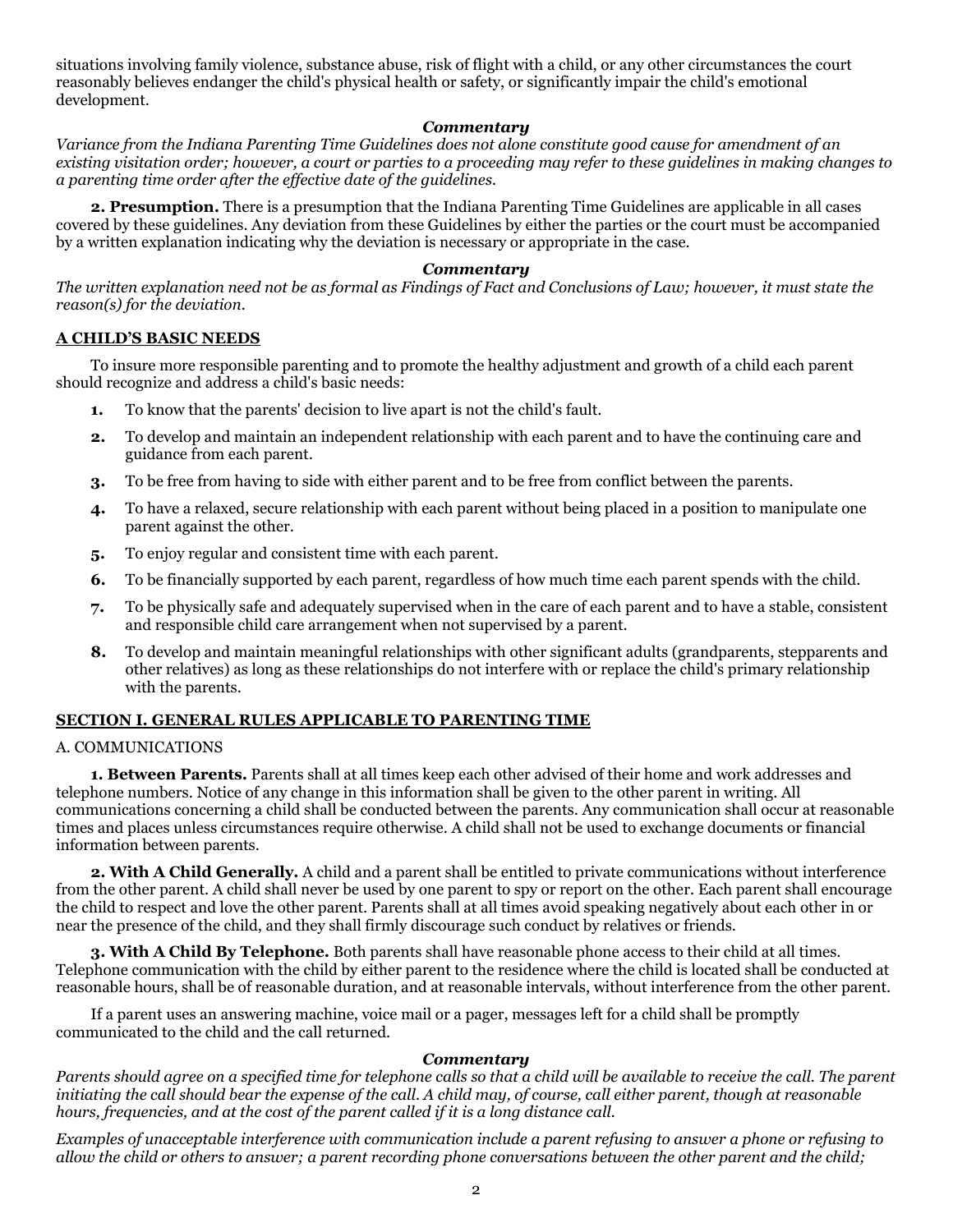<span id="page-2-0"></span>*turning off the phone or using a call blocking mechanism or otherwise denying the other parent telephone contact with the child.*

 **4. With A Child By Mail.** A parent and a child shall have a right to communicate privately by e-mail and faxes, and by cards, letters, and packages, without interference by the other parent.

## *Commentary*

*A parent should not impose obstacles to mail communications. For example, if a custodial parent has a rural address, the parent should maintain a mailbox to receive mail at that address. A parent who receives a communication for a child shall promptly deliver it to the child.*

 **5. Emergency Notification.** For emergency notification purposes, whenever a child travels out of the area with either parent, one of the following shall be provided to the other parent: An itinerary of travel dates, destinations, and places where the child or the traveling parent can be reached, or the name and telephone number of an available third person who knows where the child or parent may be located.

## B. IMPLEMENTING PARENTING TIME

 **1. Transportation Responsibilities.** Unless otherwise agreed between the parents, the non-custodial parent shall provide transportation for the child at the start of the scheduled parenting time and the custodial parent shall provide transportation for the child at the end of the scheduled parenting time.

## *Commentary*

*1. Presence Of Both Parents. Both parents should be present at the time of the exchange and should make every reasonable effort to personally transport the child. On those occasions when a parent is unable to be present at the time of the exchange or it becomes necessary for the child to be transported by someone other than a parent, this should be communicated to the other parent in advance if possible. In such cases, the person present at the exchange, or transporting the child, should be a responsible adult with whom the child is familiar and comfortable.*

*2. Distance/Cost As Factors. Where the distance between the parents' residences is such that extended driving time is necessary, the parents should agree on a location for the exchange of the child. The cost of transportation should be shared based on consideration of various factors, including the distance involved, the financial resources of the parents, the reason why the distances exist, and the family situation of each parent at that time.*

*3. Parental Hostility. In a situation where hostility between parents makes it impracticable to exchange a child at the parents' residences, the exchange of the child should take place at a neutral site.*

 **2. Punctuality.** Each parent shall have the child ready for exchange at the beginning and at the end of the scheduled parenting time and shall be on time in picking up and returning the child. The parents shall communicate as early as possible regarding any situation that would interfere with the timely exchange of the child.

# *Commentary*

*Punctuality is a matter of courtesy. Parents should make every effort to pick up and return a child at the agreed time, and not substantially earlier or later. Parents should recognize, however, that circumstances occur that require leeway in the scheduled times. Phone calls are always appropriate when there will be a delay.*

 **3. Clothing.** The custodial parent shall send an appropriate and adequate supply of clean clothing with the child and the non-custodial parent shall return such clothing in a clean condition. Each parent shall advise the other, as far in advance as possible, of any special activities so that the appropriate clothing may be available to the child.

## *Commentary*

*It is the responsibility of both parents to ensure their child is properly clothed. The non-custodial parent may wish to have a basic supply of clothing available for the child at his or her home.*

 **4. Privacy of Residence.** A parent may not enter the residence of the other, except by express invitation, regardless of whether a parent retains a property interest in the residence of the other. Accordingly, the child shall be picked up at the front entrance of the appropriate residence unless the parents agree otherwise. The person delivering the child shall not leave until the child is safely inside.

# C. CHANGES IN SCHEDULED PARENTING TIME

# **Introduction**

 Parents should recognize there will be occasions when modification of the existing parenting schedule will be necessary. Parents should exercise reasonable judgment in their dealings with each other and with their child. Parents should be flexible in scheduling parenting time and should consider the benefits to the child of frequent, meaningful and regular contact with each parent and the schedules of the child and each parent.

 **1. Scheduled Parenting Time To Occur As Planned.** Parenting time is both a right and a responsibility, and scheduled parenting time shall occur as planned. If a parent is unable to provide personal care for the child during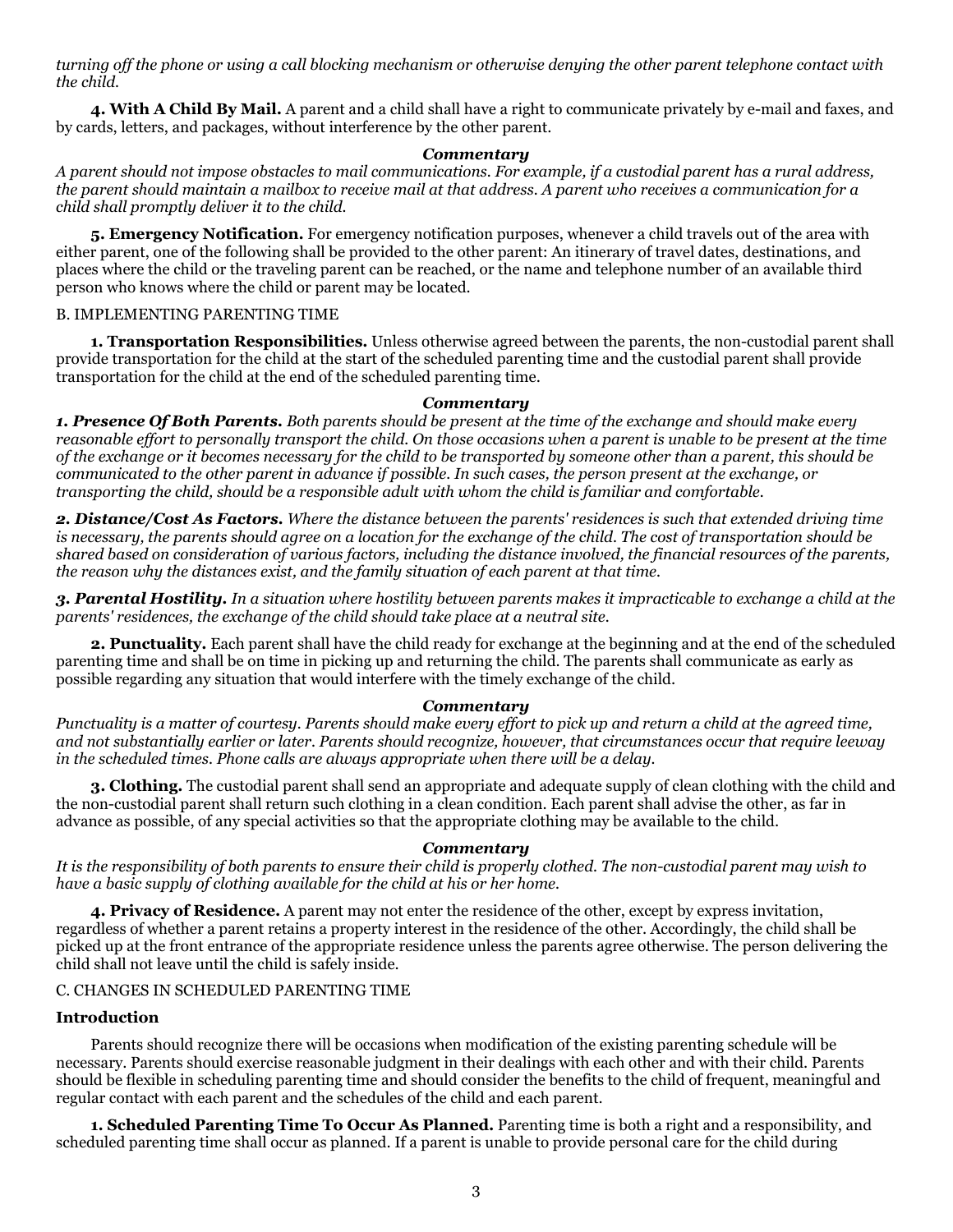<span id="page-3-0"></span>scheduled parenting time, then that parent shall provide alternate child care or pay the reasonable costs of child care caused by the failure to exercise the scheduled parenting time.

## *Commentary*

*Parents should understand it is important for a child to experience consistent and ongoing parenting time. A child is entitled to rely on spending time with each parent in a predictable way and adjusts better after a routine has been established and followed. A parent who consistently cancels scheduled parenting time sends a very harmful message to the child that the child is not a priority in that parent's life. In addition to disappointing a child, the voluntary cancellation of scheduled parenting time by one parent may interfere with the plans of the other parent or cause the other parent to incur child care and other costs.*

 **2. Adjustments to Schedule / "Make Up" Time.** Whenever there is a need to adjust the established parenting schedules because of events outside the normal family routine, the parent who becomes aware of the circumstance shall notify the other parent as far in advance as possible. Both parents shall then attempt to reach a mutually acceptable adjustment to the parenting schedule.

 If an adjustment results in one parent losing scheduled parenting time with the child, "make-up" time should be exercised as soon as possible. If the parents cannot agree on "make-up" time, the parent who lost the time shall select the "make-up" time within one month of the missed time.

#### *Commentary*

*There will be occasions when scheduled parenting times may need to be adjusted because of illnesses or special family events such as weddings, funerals, reunions, and the like. Each parent should accommodate the other in making the adjustment so that the child may attend the family event. After considering the child's best interests, the parent who lost parenting time may decide to forego the "make-up" time.*

 **3. Opportunity for Additional Parenting Time.** When it becomes necessary that a child be cared for by a person other than a parent or a family member, the parent needing the child care shall first offer the other parent the opportunity for additional parenting time. The other parent is under no obligation to provide the child care. If the other parent elects to provide this care, it shall be done at no cost.

## *Commentary*

*The rule providing for opportunities for additional parenting time promotes the concept that a child receives greater benefit from being with a parent rather than a child care provider. It is also intended to be practical. When a parent's work schedule or other regular recurring activities require hiring a child care provider, the other parent should be given the opportunity to provide the care. Distance, transportation or time may make the rule impractical. Parents should agree on the amount of child care time and the circumstances that require the offer be made.*

#### D. EXCHANGE OF INFORMATION

## *Commentary*

*A child may suffer inconvenience, embarrassment, and physical or emotional harm when parents fail to actively obtain and share information. Parents should take the initiative to obtain information about their child from the various providers of services*.

 **1.** *School Records***.** Each parent shall promptly provide the other with copies of a child's grade reports and notices from school as they are received. A parent shall not interfere with the right of the other parent to communicate directly with school personnel concerning a child.

#### *Commentary*

*Under Indiana law, both parents are entitled to direct access to their child's school records, Indiana Code § 20-33-7-2*.

 **2. School Activities.** Each parent shall promptly notify the other parent of all school activities. A parent shall not interfere with the right of the other parent to communicate directly with school personnel concerning a child's school activities. The parent exercising parenting time shall be responsible to transport the child to school related activities.

#### *Commentary*

*The opportunity for a child to attend a school function should not be denied solely because a parent is not able to attend the function. In such instance, the child should be permitted to attend the function with the available parent. Scheduled parenting time should not be used as an excuse to deny the child's participation in school related activities, including practices and rehearsals.*

 **3. Other Activities.** Each parent shall promptly notify the other parent of all organized events in a child's life which permit parental and family participation. A parent shall not interfere with the opportunity of the other parent to volunteer for or participate in a child's activities.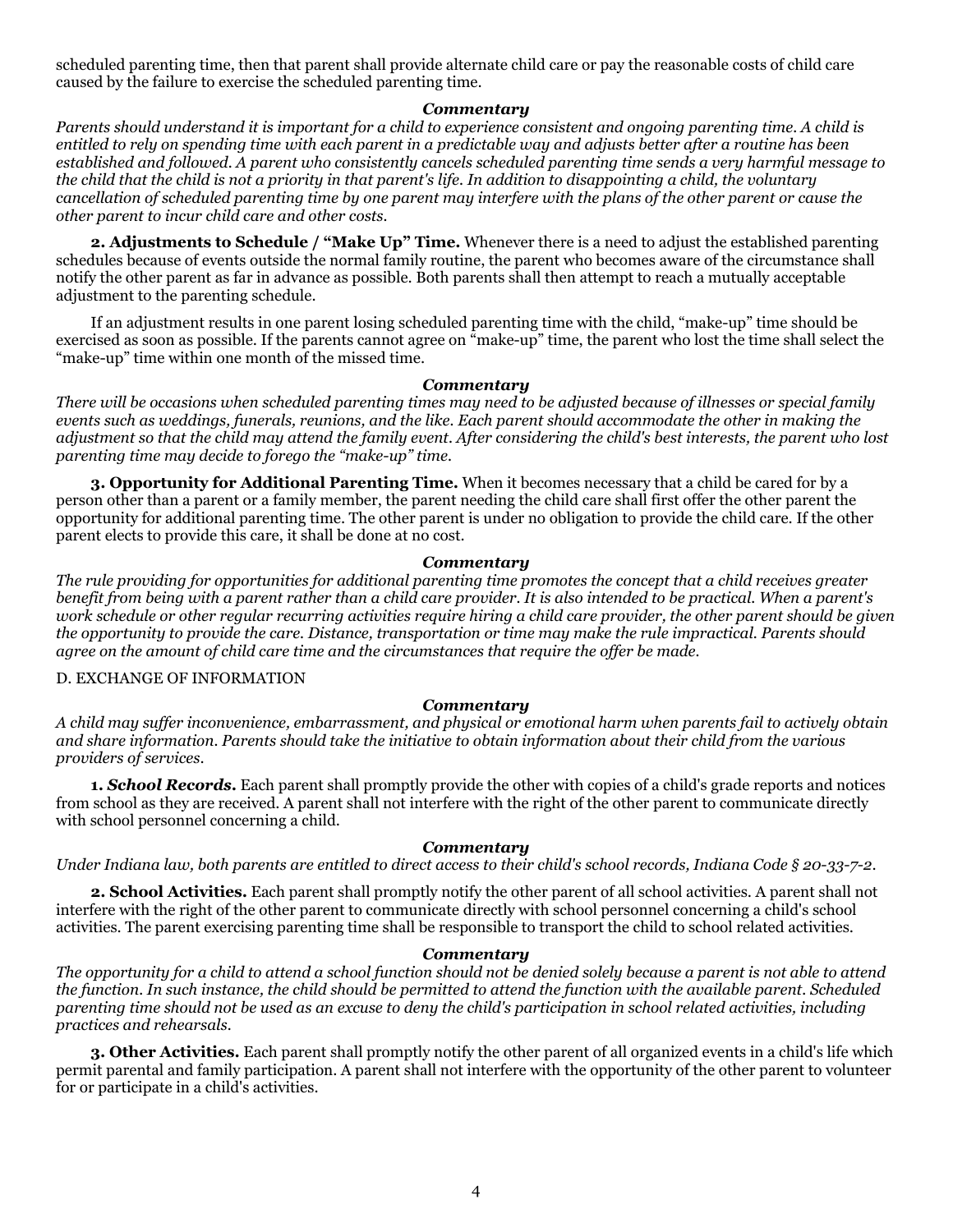## *Commentary*

<span id="page-4-0"></span>*A child is more likely to enjoy these experiences when supported by both parents. Each parent should have the opportunity to participate in other activities involving the child even if that activity does not occur during his or her parenting time. This includes activities like church functions, athletic events, scouting, school photographs, etc.*

 **4. Health Information.** If a child is undergoing evaluation or treatment, the custodial parent shall communicate that fact to the non-custodial parent.

 Each parent shall immediately notify the other of any medical emergencies or illness of the child that requires medical attention.

 If a child is taking prescription or nonprescription medication, the custodial parent shall provide the noncustodial parent with a sufficient amount of medication with instructions whenever the noncustodial parent is exercising parenting time.

 The custodial parent shall give written authorization to the child's health care providers, permitting an ongoing release of all information regarding the child to the non-custodial parent including the right of the provider to discuss the child's situation with the non-custodial parent.

## *Commentary*

*Each parent has the responsibility to become informed and participate in ongoing therapies and treatments prescribed for a child and to ensure that medications are administered as prescribed. An evaluation or treatment for a child includes medical, dental, educational, and mental health services.*

*Under Indiana law, both parents are entitled to direct access to their child's medical records, Indiana Code § 16-39-1-7; and mental health records, Indiana Code § 16-39-2-9.*

 **5. Insurance.** A parent who has insurance coverage on the child shall supply the other parent with current insurance cards, an explanation of benefits, and a list of insurer-approved or HMO-qualified health care providers in the area where each parent lives. If the insurance company requires specific forms, the insured parent shall provide those forms to the other parent.

#### *Commentary*

*Qualified health care orders may permit the parent to communicate with the medical health care insurance provider.*

#### E. RESOLUTION OF PROBLEMS

 **1. Disagreements Generally.** When a disagreement occurs regarding parenting time and the requirements of these Guidelines, both parents shall make every effort to discuss options, including mediation, in an attempt to resolve the dispute before going to court.

 **2. Mediation.** If court action is initiated, the parents shall enter into mediation unless otherwise ordered by the court.

 **3. Child Hesitation.** If a child is reluctant to participate in parenting time, each parent shall be responsible to ensure the child complies with the scheduled parenting time. In no event shall a child be allowed to make the decision on whether scheduled parenting time takes place.

## *Commentary*

In most cases, when a child hesitates to spend time with a parent, it is the result of naturally occurring changes in the *life of a child. The child can be helped to overcome hesitation if the parents listen to the child, speak to each other and practically address the child's needs.*

*Parents should inquire why a child is reluctant to spend time with a parent. If a parent believes that a child's safety is compromised in the care of the other parent, that parent should take steps to protect the child, but must recognize the rights of the other parent. This situation must be promptly resolved by both parents. Family counseling may be appropriate. If the parents cannot resolve the situation, either parent may seek the assistance of the court.*

 **4. Relocation.** When either parent or other person who has custody or parenting time considers a change of residence, a 90 day advance notice of the intent to move must be provided to the other parent or person.

#### *Commentary*

*1. Impact Of Move. Parents should recognize the impact that a change of residence may have on a child and on the established parenting time. The welfare of the child should be a priority in making the decision to move.*

*2. Indiana Law. Indiana law (Ind. Code § 31-17-2.2) requires all individuals who have (or who are seeking) child custody or parenting time, and who intend to relocate their residence to provide Notice to an individual who has (or is seeking) child custody, parenting time or grandparent visitation. The Notice must be made by registered or certified mail not later than 90 days before the individual intends to move. The relocating party's Notice must provide certain specified and detailed information about the move. This information includes: the new address; new phone numbers; the date of the proposed move; a stated reason for the move; a proposed new parenting time schedule; and must include*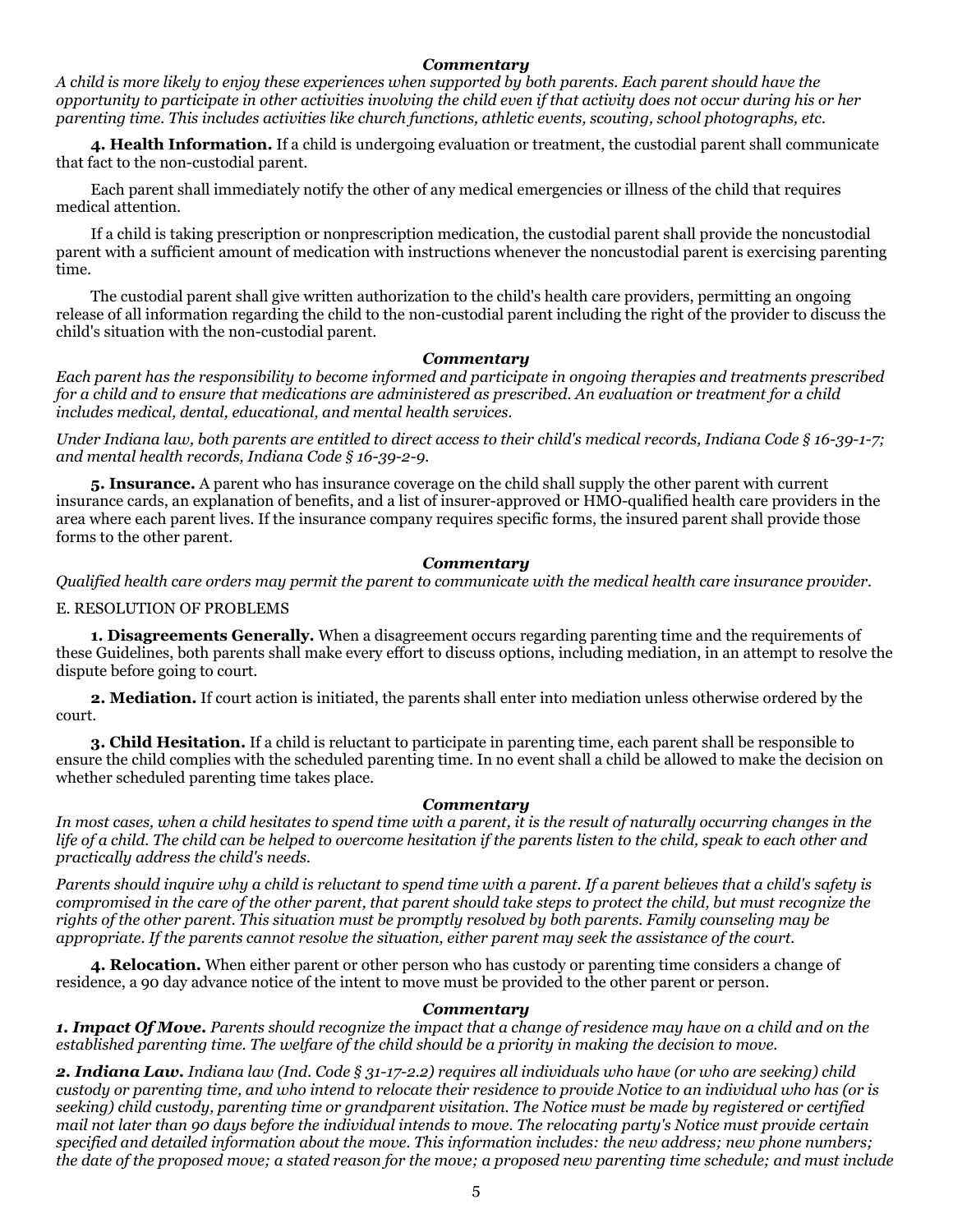<span id="page-5-0"></span>*certain statements regarding the rights of the non- relocating party. The Notice must also be filed with the Court. The notice is required for all proposed moves by custodial and non custodial parents in all cases when the proposed move involves a change of the primary residence for a period of at least sixty (60) days. This is true even when a person plans to move across the street or across town, and when a party plans on moving across the state or the country, or to another country .*

 **5. Withholding Support or Parenting Time.** Neither parenting time nor child support shall be withheld because of either parent's failure to comply with a court order. Only the court may enter sanctions for noncompliance. A child has the right both to support and parenting time, neither of which is dependent upon the other. If there is a violation of either requirement, the remedy is to apply to the court for appropriate sanctions.

## **6. Enforcement of Parenting Time.**

- A. *Contempt Sanctions*. Court orders regarding parenting time must be followed by both parents. Unjustified violations of any of the provisions contained in the order may subject the offender to contempt sanctions. These sanctions may include fine, imprisonment, and/or community service.
- B. *Injunctive Relief*. Under Indiana law, a noncustodial parent who regularly pays support and is barred from parenting time by the custodial parent may file an application for an injunction to enforce parenting time under Ind. Code § 31-17-4-4.
- C. *Criminal Penalties*. Interference with custody or visitation rights may be a crime. Ind. Code § 35-42-3-4.
- D. *Attorney Fees*. In any court action to enforce an order granting or denying parenting time, a court may award reasonable attorney fees and expenses of litigation. A court may consider whether the parent seeking attorney fees substantially prevailed and whether the parent violating the order did so knowingly or intentionally. A court can also award attorney fees and expenses against a parent who pursues a frivolous or vexatious court action.

## **SECTION II. SPECIFIC PARENTING TIME PROVISIONS**

## **Introduction**

 The best parenting plan is one created by parents which fulfills the unique needs of the child and the parents. The specific provisions which follow are designed to assist parents and the court in the development of a parenting plan. They represent the minimum recommended time a parent should have to maintain frequent, meaningful, and continuing contact with a child.

## *Commentary*

*1. Assumptions. The provisions identify parenting time for the non-custodial parent and assume that one parent has sole custody or primary physical custody of a child, that both parents are fit and proper, that both parents have adequately bonded with the child, and that both parents are willing to parent the child. They further assume that the parents are respectful of each other and will cooperate with each other to promote the best interests of the child. Finally, the provisions assume that each parent is responsible for the nurturing and care of the child. Parenting time is both a right and a trust and parents are expected to assume full responsibility for the child during their individual parenting time.*

*2. Lack of Contact. Where there is a significant lack of contact between a parent and a child, there may be no bond, or emotional connection, between the parent and the child. It is recommended that scheduled parenting time be "phased in" to permit the parent and child to adjust to their situation. It may be necessary for an expert to evaluate the current relationship (or lack thereof) between the parent and the child and recommend a schedule.*

*3. Age Categories. The chronological age ranges set forth in the specific provisions are estimates of the developmental stages of children since children mature at different times.*

*4. Multiple Children of Different Ages. When a family has children of different ages, the presumption is that all the children should remain together during the exercise of parenting time. However, the standards set for a young child should not be ignored, and there will be situations where not all of the children participate in parenting time together. On the other hand, when there are younger and older children, it will generally be appropriate to accelerate, to some extent, the time when the younger children move into overnight or weekend parenting time, to keep sibling relationships intact.*

*5. Non-traditional Work Schedules. For parents with non-traditional work schedules, who may regularly work weekends, weekday parenting time should be substituted for the weekend time designated in these rules. Similar consideration should also be given to parents with other kinds of non-traditional work hours.*

## A. INFANTS AND TODDLERS

# **Introduction**

 The first few years of a child's life are recognized as being critical to that child's ultimate development. Infants (under eighteen months) and toddlers (eighteen months to three years) have a great need for continuous contact with the primary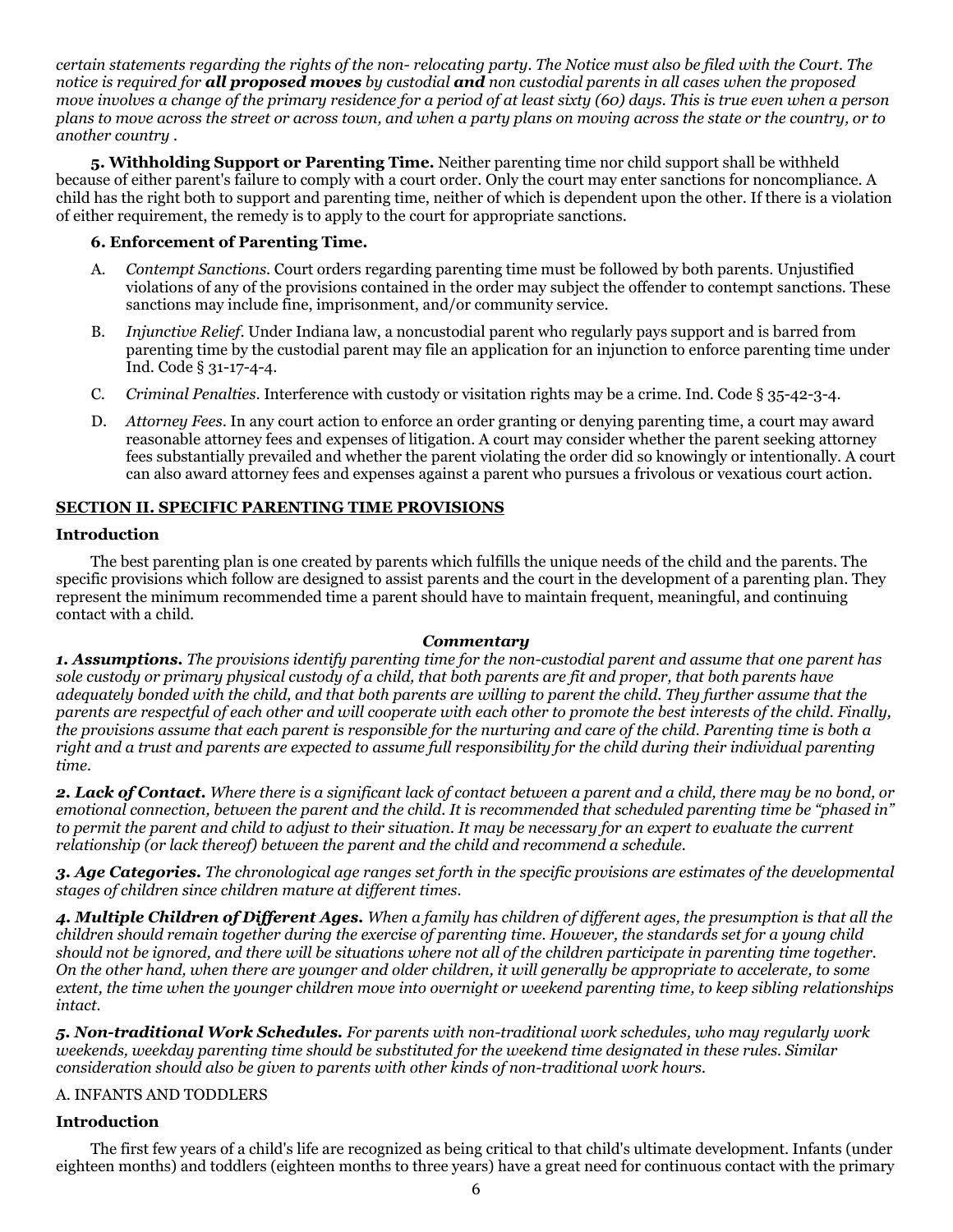care giver who provides a sense of security, nurturing and predictability. It is thought best if scheduled parenting time in infancy be minimally disruptive to the infant's schedule.

# *Commentary*

*1. Both Parents Necessary. It is critical that a child be afforded ample opportunity to bond with both parents. A young child thrives when both parents take an active role in parenting. There is a positive relationship between the degree of involvement of mothers and fathers and the social, emotional, and cognitive growth of a child. Both parents* can care for their child with equal *effectiveness and their parenting styles may make significant contributions to the development of the child. Parents, therefore, must be flexible in creating for each other opportunities to share both the routine and special events of their child's early development.* 

*2. Frequency Versus Duration. Infants and young children have a limited but evolving sense of time. These children also have a limited ability to recall persons not directly in front of them. For infants, short frequent visits are much better than longer visits spaced farther apart. From the vantage point of the young child, daily contact with each parent is ideal. If workable, it is recommended that no more than two days go by without contact with the noncustodial parent. A parent who cannot visit often may desire to increase the duration of visits but this practice is not recommended for infants. Frequent and predictable parenting time is best.*

 **1. Overnight Parenting Time.** Unless it can be demonstrated that the non-custodial parent has not had regular care responsibilities for the child, parenting time shall include overnights. If the non-custodial parent has not previously exercised regular care responsibilities for the child, then parenting time shall not include overnights prior to the child's third birthday, except as provided below.

# *Commentary*

*Overnight contact between parents and very young children can provide opportunities for them to grow as a family. At the same time, when very young children experience sudden changes in their night time care routines, especially when these changes include separation from the usual caretaker, they can become frightened and unhappy. Under these circumstances, they may find it difficult to relax and thrive, even when offered excellent care.*

*When a very young child is accustomed to receiving regular, hands-on care from both parents, the child should continue to receive this care when the parents separate. Regardless of custodial status, a parent who has regularly cared for the child prior to separation should be encouraged to exercise overnight parenting time. When a parent has not provided regular hands-on care for the child prior to separation, overnight parenting time is not recommended until the parent and the child have developed a predictable and comfortable daytime care taking routine.*

# **2. Parenting Time In Early Infancy.** (Birth through Age 9 Months)

- (A) Birth through Age 4 Months:
	- (1) Three (3) non-consecutive "days" per week of two (2) hours in length.
	- (2) All scheduled holidays of two (2) hours in length.
	- (3) Overnight if appropriate under Rule 1 above but not to exceed one (1) 24 hour period per week.

# *Commentary*

*The custodial home is the preferred place for this parenting time to occur. However, in some cases this may not be practical. Parenting time should occur in a stable place and without disruption of an infant's established routine.*

- (B) Age 5 Months through Age 9 Months:
	- (1) Three (3) non-consecutive "days" per week of three (3) hours per day. The child is to be returned at least one (1) hour before evening bedtime.
	- (2) All scheduled holidays of three (3) hours in length. The child is to be returned at least one (1) hour before evening bedtime.
	- (3) Overnight if appropriate under Rule 1 above but not to exceed one (1) 24 hour period per week.

# **3. Parenting Time In Later Infancy** (Age 10 Months through Age 18 Months)

- (A) Age 10 Months through Age 12 Months:
	- (1) Three (3) non-consecutive "days" per week, with one day on a "non-work" day for eight (8) hours. The other days shall be for three (3) hours each day. The child is to be returned at least one (1) hour before evening bedtime.
	- (2) All scheduled holidays for eight (8) hours. The child is to be returned at least one (1) hour before evening bedtime.
	- (3) Overnight if appropriate under Rule 1 above but not to exceed one (1) 24 hour period per week.
- (B) Age 13 Months through Age 18 Months: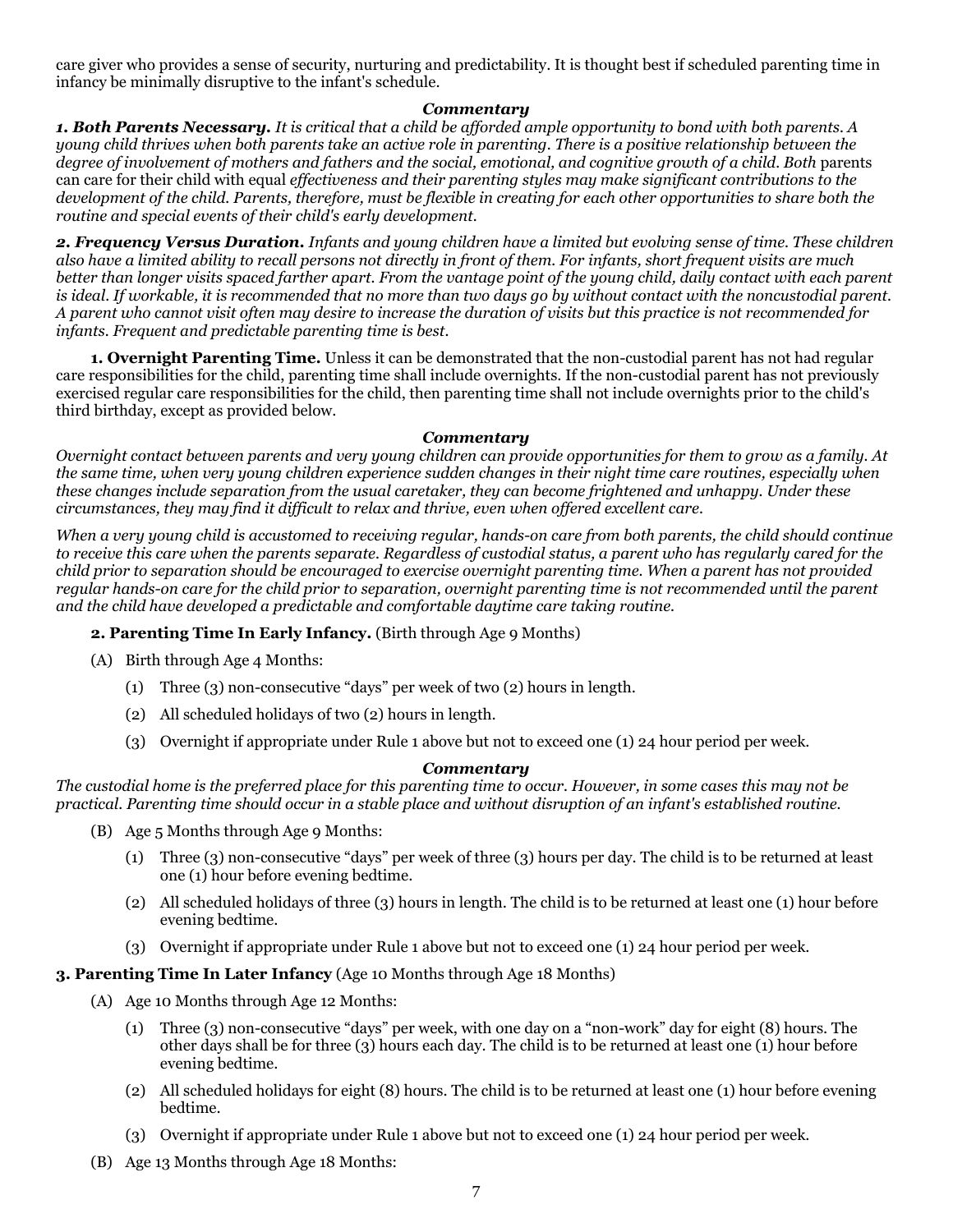- <span id="page-7-0"></span>(1) Three (3) non-consecutive "days" per week, with one day on a "non-work" day for ten (10) hours. The other days shall be for three (3) hours each day. The child is to be returned at least one (1) hour before evening bedtime.
- (2) All scheduled holidays for eight (8) hours. The child is to be returned at least (1) hour before evening bedtime.
- (3) Overnight if appropriate under Rule 1 above but not to exceed one (1) 24 hour period per week.
- (C) Age 19 Months through 36 Months:
	- (1) Alternate weekends on Saturdays for ten (10) hours and on Sundays for ten (10) hours. The child is to be returned at least one hour before bedtime, unless overnight is appropriate under Rule 1.
	- (2) One (1) "day" preferably in mid-week for three (3) hours, the child to be returned at least one (1) hour before evening bedtime, unless overnight during the week is appropriate under Rule 1.
	- (3) All scheduled holidays for ten (10) hours. The child is to be returned one hour before bedtime.
	- (4) If the non-custodial parent who did not initially have substantial care responsibilities has exercised the scheduled parenting time under these guidelines for at least nine (9) continuous months, overnight parenting time may take place.

## B. CHILD 3 YEARS OF AGE AND OLDER

## **1. Regular Parenting Time**

- (1) On alternating weekends from Friday at 6:00 P.M. until Sunday at 6:00 P.M. (the times may change to fit the parents' schedules).
- (2) One (1) evening per week, preferably in mid-week, for a period of up to four hours but the child shall be returned no later than 9:00 p.m.
- (3) On all scheduled holidays.

## *Commentary*

*Where the distance from the non-custodial parent's residence makes it reasonable, the weekday period may be extended to an overnight stay. In such circumstances, the responsibility of feeding the child the next morning, getting the child to school or day care, or returning the child to the residence of the custodial parent, if the child is not in school, shall be on the non-custodial parent.*

**2.** Extended Parenting Time (Child 3 through 4 Years Old)

Up to four (4) non-consecutive weeks during the year beginning at 4:00 P.M. on Sunday until 4:00 P.M. on the following Sunday, the non-custodial parent to give sixty (60) days advance notice of the use of a particular week.

# **3.** Extended Parenting Time (Child 5 and older)

One-half of the summer vacation. The time may be either consecutive or split into two (2) segments. The noncustodial parent shall give notice to the custodial parent of the selection by April 1 of each year. If such notice is not given, the custodial parent shall make the selection.

If a child attends year-round school, the periodic breaks should be divided equally between the parents.

If a child attends summer school, the parent exercising parenting time shall be responsible for the child's transportation to and attendance at school.

During any extended summer period of more than two (2) consecutive weeks with the non-custodial parent, the custodial parent shall have the benefit of the regular parenting time schedule set forth above, unless impracticable because of distance created by out of town vacations.

Similarly, during the summer period when the children are with the custodial parent for more than two (2) consecutive weeks, the non-custodial parent's regular parenting time continues, unless impracticable because of distance created by out of town vacations.

Notice of an employer's restrictions on the vacation time of either parent shall be delivered to the other parent as soon as that information is available. In scheduling parenting time the employer imposed restrictions on either parent's time shall be considered by the parents in arranging their time with their child.

## C. PARENTING TIME FOR THE ADOLESCENT AND TEENAGER

 **1. Regular Parenting Time.** Regular parenting time by the noncustodial parent on alternating weekends, during holidays, and for an extended time during the summer months as set forth in the Parenting Time Guidelines (Section II. B.) shall apply to the adolescent and teenager.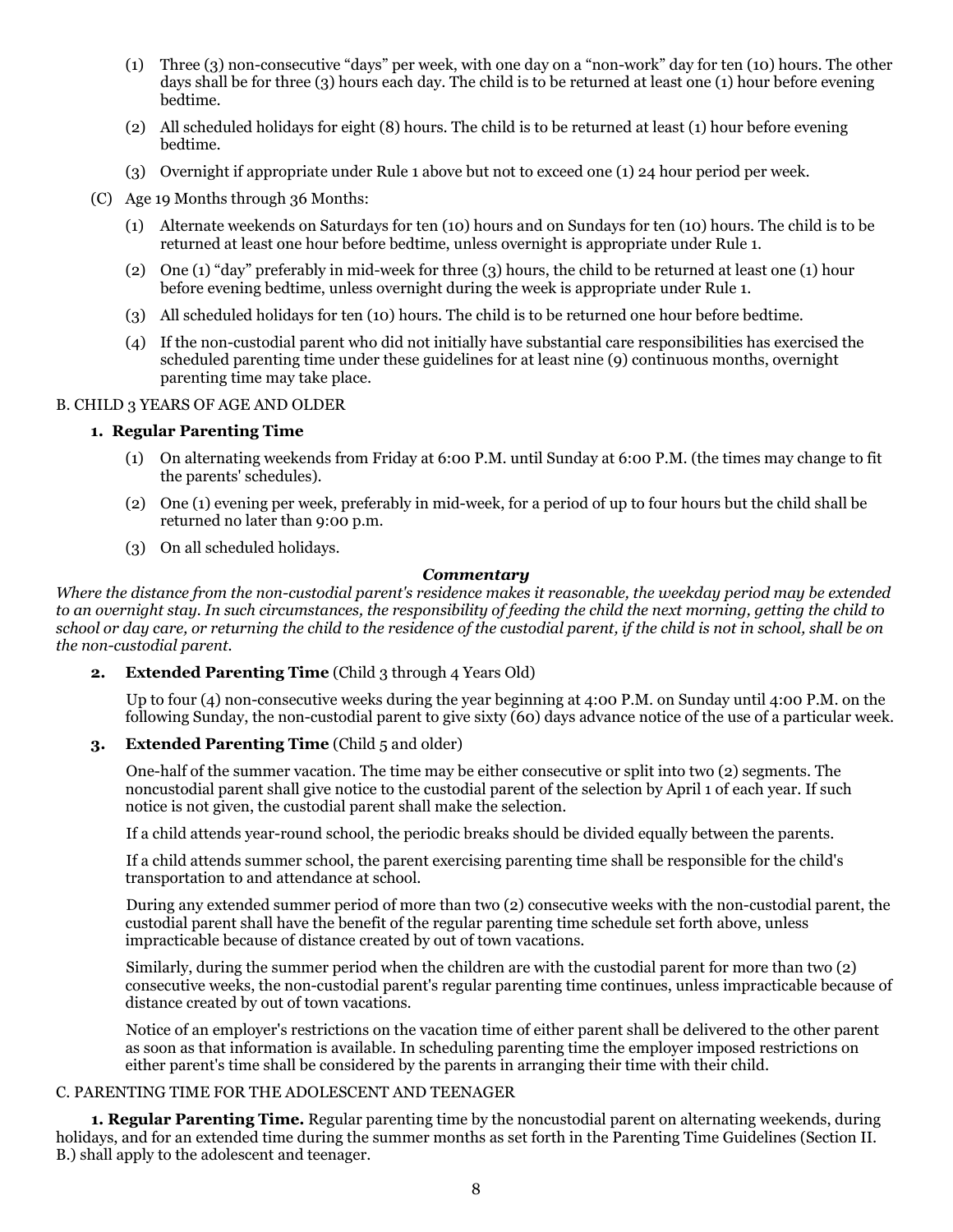## *Commentary*

*1. A Teenager Needs Both Parents. Adolescence is a stage of child development in which parents play an extremely important role. The single most important factor in keeping a teenager safe is a strong connection to the family. The responsibility to help a teenager maintain this connection to the family rests with the parents, regardless of their relationship. The parents must help the teenager balance the need for independence with the need to be an active part of the family. To accomplish this, they must spend time with the teenager. Parents must help the adolescent become a responsible adult. A teenager should safely learn life's lessons if the parents provide the rules which prevent dangerous mistakes.*

*2. Anchors of Adolescence. Regardless of whether the parents live together or apart, an adolescent can be made to feel part of a supportive, helpful family. Things that can help this occur include:*

*Regular time spent in the company of each parent. Parents need to be available for conversation and recreation. They need to teach a teenager skills that will help the teen in adult life.*

*Regular time spent in the company of siblings. Regardless of personality and age differences, siblings who spend time together can form a family community that can be a tremendous support in adult life. If the children do not create natural opportunities for them to want to do things together, the parents will need to create reasons for this to occur.*

*Emphasis on worthwhile values. Parent and teens together should invest time in wholesome activities that teach a teenager important lessons. If a teenager identifies with worthwhile values, the teen is more likely to have a positive self-image.*

*Time spent with good friends. A parent's expectations can influence a teenager's choice of friends. Meet your teenager's friends and their parents and interact with them as guests in your home. This will increase the likelihood that your teenager's friends will be people who are comfortable in the environment that is good for the teen.*

*Clear rules that are agreed upon by both parents. As a child matures, it is very important that the teen knows rules of acceptable behavior. The chances of this occurring are much better if both parents agree in these important areas. When parents jointly set the standard of behavior for their teen, the chances of the child accepting those values are greatly increased.*

*Good decisions/greater freedoms. A teenager who does what is expected should be offered more freedom and a wider range of choices. It is helpful if a teenager is reminded of the good decisions that have caused the teen to be given more privileges. If a teen is helped to see that privileges are earned and not natural "rights" he or she will be more likely to realize that the key to getting more freedom is to behave well. If rules are not followed, appropriate consequences should result. A teenager who does not make good use of independence should have less of it.*

*3. Decision Making In Parenting A Teenager. The rearing of a teenager requires parents to make decisions about what their teen should be allowed to do, when, and with whom. At the same time, parents who live apart may have difficulty communicating with each other.*

*If parents are not able to agree, the teenager, who very much wants freedom from adult authority, should never be used as the "tie breaker." When parents live apart, it is more likely that a child will be required to make decisions, not as a healthy part of development, but simply to resolve disagreements between the parents.*

*As a general rule, a teenager should be involved in making important decisions if the parents agree the opportunity to make the decision is valuable, and the value of that opportunity outweighs any possible harm of a poor decision. If the parents feel the welfare of the child is dependent on the decision made, and if they allow the child to make a decision simply because they cannot agree, the parents are in danger of failing the child.*

## *Example #1*

*Mary Jones and John Jones disagree as to whether or not their daughter, Sally, should study a foreign language in middle school. Mary feels that this early exposure to a foreign language will offer Sally an advantage when she continues this study in high school. John would like Sally to have the opportunity to develop her artistic talents through electives in drawing and painting. The Jones agree that Sally's success and happiness will in large part be determined by her motivation. They agree that Sally should decide between a foreign language and art, and that they will support whatever decision she makes.*

*Comment: Mary and John feel that Sally is mature enough to think about what interests her and makes her happy. They feel that an opportunity to do this in choosing an elective will be an important experience for Mary--more important than the relative merits of foreign language or art study to Sally's academic career. This is a good example of parents agreeing to involve the adolescent in making a decision that resolves their own disagreement.*

## *Example #2*

*Tom Smith and Sue Smith cannot come to a visitation agreement. Tom believes their 17 year old son, Pete, should have visitation at a time to be determined by Pete. Tom feels that, if Pete is given a visitation schedule, he will feel that he is being forced to see his father. Tom further believes this will weaken his relationship with his son. Sue believes a clear*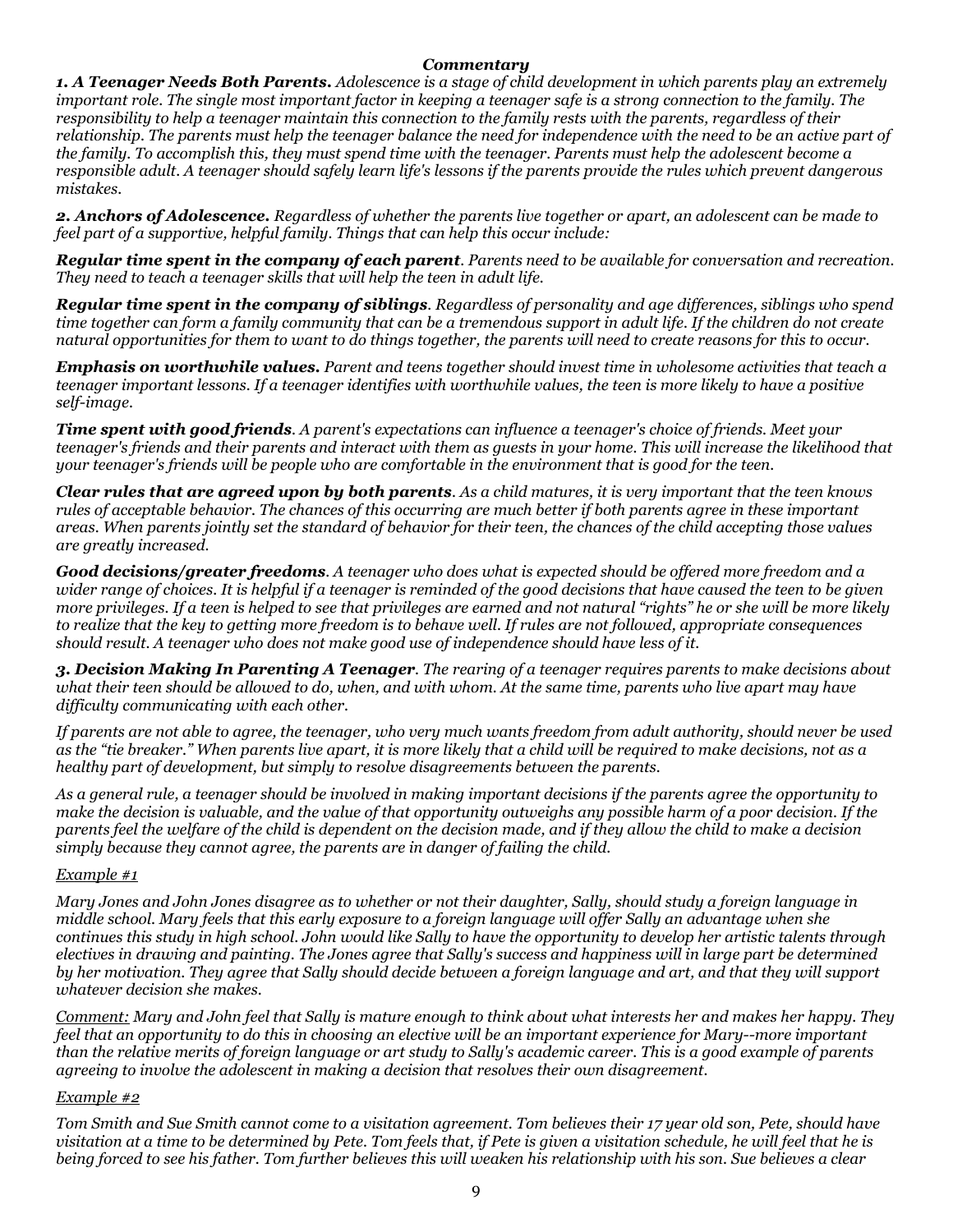*plan regarding the time Tom and Pete spend together should be established. She says if Pete is not given a firm expectation of when he will be with Tom, it will be too easy for other activities in Pete's life to crowd out this priority. Unable to resolve this question, Tom and Sue give Pete the option of deciding if he would like a visitation schedule or if he would like to be free to see his father whenever he pleases.*

*Comment: Tom and Sue each feel the quality of Pete's relationship with Tom will depend on the way that visitation is structured. Each believes that, if Pete makes the wrong choice, the problems that follow could impact him throughout his adult life. They have placed the responsibility for the decision on Pete, not because the chance to make such a decision will help him, but because they cannot resolve the matter between themselves. This is a poor reason for entrusting an adolescent with such an important decision.*

**2. Special Considerations.** In exercising parenting time with a teenager, the non-custodial parent shall make reasonable efforts to accommodate a teenager's participation in his or her regular academic, extracurricular and social activities.

## *Commentary*

*Making Regular Parenting Time Workable. Parents must develop a parenting plan that evolves or changes as the teen matures. The needs of the child at age thirteen will be very different from the needs of that same child at age seventeen. Parents also must develop a parenting plan that assures regular involvement of both parents. This can be a particular challenge when the teen is involved with school, activities, and friends, and becomes even more difficult when the parents live some distance apart.*

*When parents differ in their views of which freedoms should be given and which should be withheld, the parents must be sufficiently united to keep the teenager from assuming responsibilities when the child is not ready. At the same time, the parents must respect that they will run their homes differently because they are living apart.*

*Living apart challenges parents to teach their child that different ways of doing things can work for different parents. They must see that their child needs to work especially hard to adapt to two distinct ways of doing things. Not all differences mean that one parent is right and one parent is wrong. The key is for parents to realize different homes can produce a well-adjusted teen.*

## *Example: The Student Athlete*

*Jim Doe and Jane Doe have been divorced for 3 years. Their oldest child, Jeremy, is beginning high school. Throughout his middle school years, Jeremy was active in football. Practices were held after school and games took place on weekends. Jeremy had spent alternating weekends and one night each week with his noncustodial parent. The parent who had Jeremy took him to practices and games during the time they were together. On week nights with the noncustodial parent, this usually consisted of dinner and conversation. Weekends with both parents included homework, chores, play, and family outings.*

*Jeremy's high school coach is serious about football. Jeremy loves the sport. Coach expects Jeremy to work out with teammates throughout the early summer. In August, practice occurs three times a day. Once school begins, Jeremy will practice after school for several hours each day. In addition, he is taking some difficult courses and expects that several hours of study will be needed each night. Jeremy will have games on Friday nights. Because of his busy weekend schedule, he expects that Saturdays will be his only time to be with friends.*

## *Discussion*

*On the surface, a traditional parenting plan, placing Jeremy with his noncustodial parent on alternating weekends and one night each week, would not seem to work. Jeremy's athletic and academic demands will require him to work hard on weeknight evenings. Jeremy's parents agree he needs time to be with friends and he should be allowed to make social plans on Saturdays. They recognize Sundays will often need to be devoted to homework projects which do not fit into the busy weekday schedule.*

## *A Possible Solution*

*Jeremy's parents want him to enjoy sports and have friends. Yet, they also want him to have the benefits of being actively raised by two parents. They want him to grow to become an adult who sees that balancing family, work, and play is important. They want to teach him how to do this.*

*Jeremy's parents have agreed to maintain their previous supervision plan. However, they have also agreed on some changes. Jeremy's noncustodial parent will come to the community of the custodial parent for midweek visitation. Regardless of how busy he is, Jeremy needs to eat. The noncustodial parent plans to take Jeremy to dinner at a restaurant that offers quick but healthy meals. They will spend the rest of the time at a local library where Jeremy can study. The noncustodial parent can offer help as needed or simply enjoy a good book. Jeremy's parents plan to purchase an inexpensive laptop computer to assist him when he works at the library.*

*Jeremy's parents plan that alternating weekends will continue to be spent with the noncustodial parent. They, like many parents of adolescents, understand Jeremy wants to be with his friends more than he wants to be with them. They*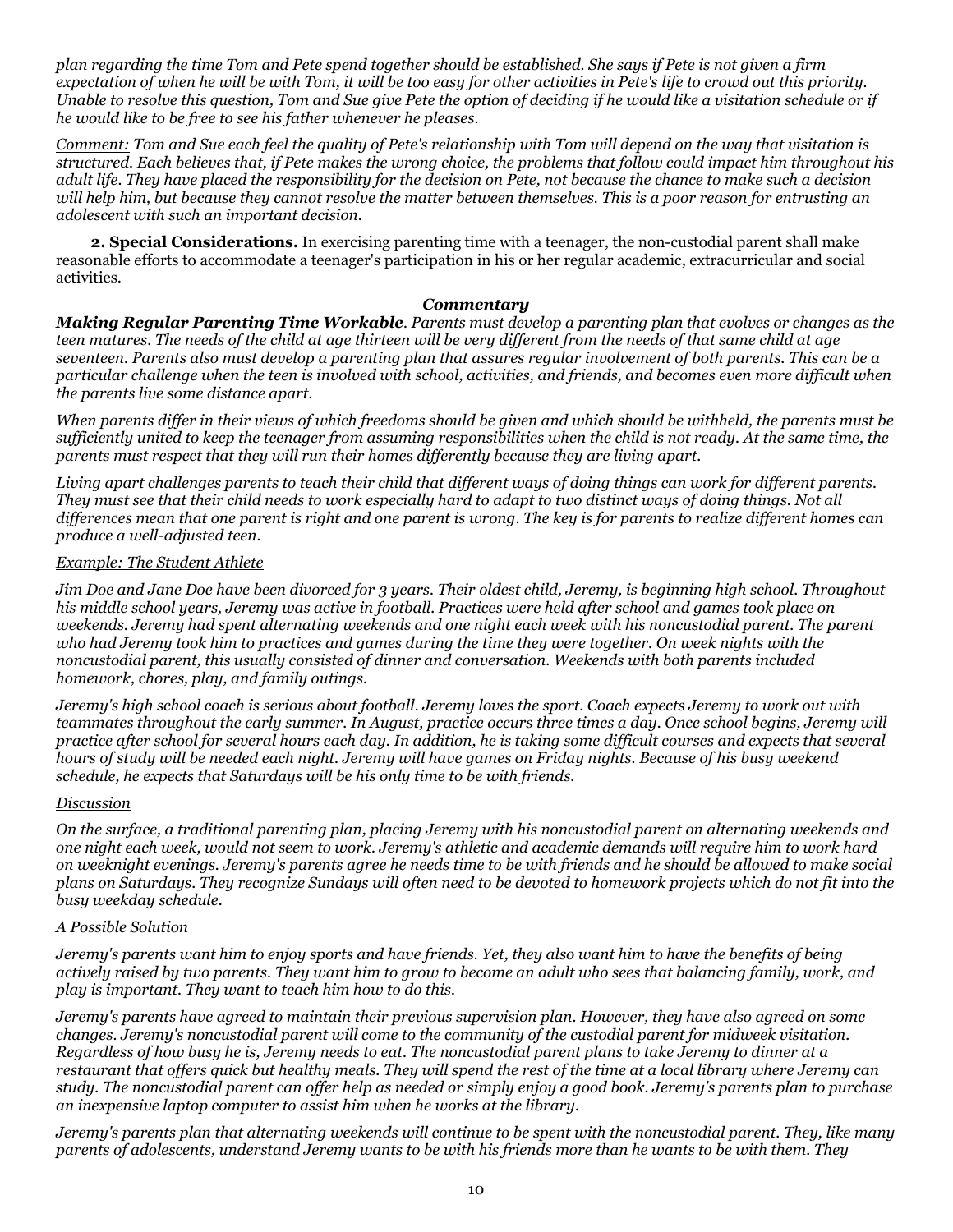<span id="page-10-0"></span>*recognize that, on weekends, they are offering more supervision and Jeremy's friends are getting more time. Yet, they also see the need to help Jeremy establish active family membership as one of his priorities.*

## D. HOLIDAY PARENTING TIME SCHEDULE

# **1 Conflicts Between Regular and Holiday Weekends.**

 The Holiday Parenting Time Schedule shall take precedence over regularly scheduled and extended parenting time. Extended parenting time takes precedence over regular parenting time unless otherwise indicated in these Guidelines.

 If the non-custodial parent misses a regular weekend because it is the custodial parent's holiday, the regular alternating parenting time schedule will resume following the holiday. If the non-custodial parent receives two consecutive weekends because of a holiday, the regular alternating parenting time schedule will resume the following weekend with the custodial parent.

 **2. Holiday Schedule.** The following parenting times are applicable in all situations referenced in these Guidelines as "scheduled holidays" with the limitations applied as indicated for children under the age of three (3) years.

- A. Special Days.
	- [1] Mother's Day. With the child's mother from Friday at 6:00 P.M. until Sunday at 6:00 P.M.
	- [2] Father's Day. With the child's father from Friday at 6:00 P.M. until Sunday at 6:00 P.M.
	- [3] Child's Birthday. In even numbered years the non-custodial parent shall have all of the children on each child's birthday from 9:00 A.M. until 9:00 P.M. However, if the birthday falls on a school day, then from 5:00 P.M. until 8:00 P.M.

In odd numbered years the non-custodial parent shall have all of the children on each child's birthday on the day before the child's birthday from 9:00 A.M. until 9:00 P.M., however, if such day falls on a school day, then from 5:00 P.M. until 8:00 P.M.

- [4] Parent's Birthday. From 9:00 A.M. until 9:00 P.M. with that parent, however, if the parent's birthday falls on a school day, then from 5:00 P.M. until 8:00 P.M.
- B. Christmas Vacation.

One-half of the period which will begin at 8:00 P.M. on the evening the child is released from school and continues to December 30 at 7:00 P.M. If the parents cannot agree on the division of this period, the custodial parent shall have the first half in even-numbered years. In those years when Christmas does not fall in a parent's week, that parent shall have the child from Noon to 9:00 P.M. on Christmas Day. The winter vacation period shall apply to pre-school children and shall be determined by the vacation period of the public grade school in the custodial parent's school district.

C. Holidays.

In years ending with an even number, the non-custodial parent shall exercise the following parenting time:

- [1] New Year's Eve and New Year's Day. (The date of the new year will determine odd or even year). From December 30th at 7:00 P.M. to 7:00 P.M. of the evening before school resumes.
- [2] Memorial Day. From Friday at 6:00 P.M. until Monday at 7:00 P.M.
- [3] Labor Day. From Friday at 6:00 P.M. until Monday at 7:00 P.M.
- [4] Thanksgiving. From 6:00 P.M. on Wednesday until 7:00 P.M. on Sunday.

In years ending with an odd number, the non-custodial parent shall exercise the following parenting time:

- [1] Spring Break. From Friday at 6:00 P.M. through Sunday of the following weekend at 7:00 P.M.
- [2] Easter. From Friday at 6:00 P.M. until Sunday at 7:00 P.M.
- [3] Fourth of July. From 6:00 P.M. on July 3rd until 10:00 A.M. on July 5th.
- [4] Halloween. On Halloween evening from 6:00 P.M. until 9:00 P.M. or at such time as coincides with the scheduled time for trick or treating in the community where the non-custodial parent resides.

 **3. Religious Holiday***s.* Religious based holidays shall be considered by the parties and added to the foregoing holiday schedule when appropriate. The addition of such holidays shall not affect the Christmas vacation parenting time, however, they may affect the Christmas day and Easter parenting time